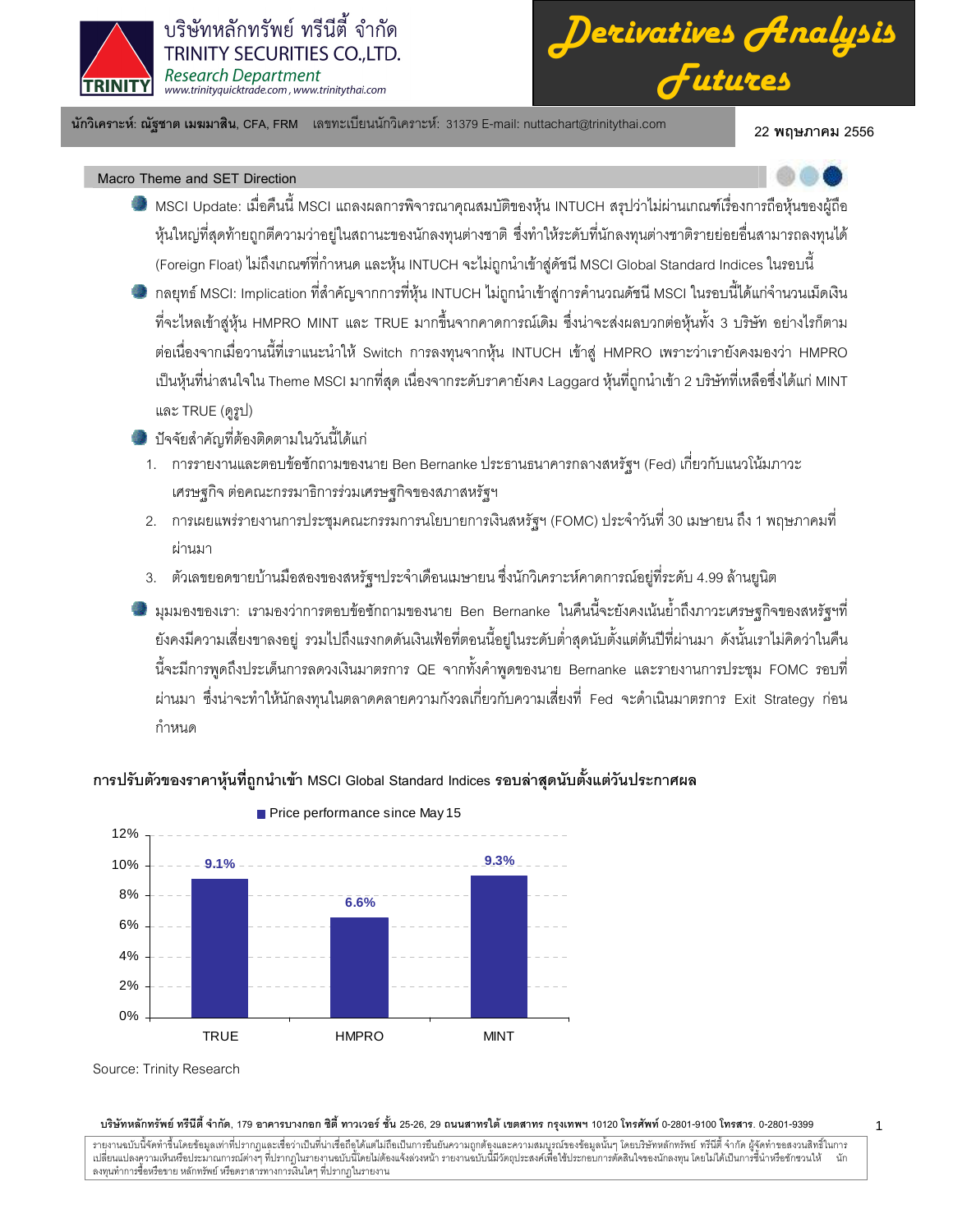



2

ระดับเงินเฟ้อคาดการณ์ของสหรัฐฯอยู่ในระดับต่ำสุดนับตั้งแต่ต้นปีที่ผ่านมา



Source: Bloomberg

## **Trading Range in today**

|                            | <b>Support</b> | <b>Resistance</b> | สอบทานโดย                      |
|----------------------------|----------------|-------------------|--------------------------------|
| S50M13                     | 1,087-1,081    | 1,098-1,104       | ชาญชัย กงทองลักษณ์             |
| ทองคำแท่ง                  | 1,370-1,360    | 1,388-1,398       | เลขทะเบียนนักวิเคราะห์: 27648  |
| GFM <sub>13</sub>          | 19,320-19,120  | 19,780-19,980     | ึกมลชัย พลอินทวงษ์             |
| SVM <sub>13</sub>          | 670-660        | 685-695           | ้เลขทะเบียนนักวิเคราะห์: 18239 |
| BRM13                      | 3,095-3,075    | 3,110-3,130       |                                |
| ค่าเงินบาท                 | 29.72-29.67    | 29.83-29.88       |                                |
| ค่าเงินเหรียญสหรัฐฯ (DXYO) | 83.5-83.2      | 83.9-84.2         |                                |
|                            |                |                   |                                |

|        | สรปตลาด SET50 Index Futures |              |                          |              |                         |        |        |                                |  |  |  |  |  |  |
|--------|-----------------------------|--------------|--------------------------|--------------|-------------------------|--------|--------|--------------------------------|--|--|--|--|--|--|
|        |                             | <b>Price</b> |                          |              | <b>Settlement Price</b> |        | Volume | <b>Open</b><br><b>Interest</b> |  |  |  |  |  |  |
|        | Open                        | <b>High</b>  | Low                      | <b>Prior</b> | Last                    | Change |        |                                |  |  |  |  |  |  |
| S50K13 | 1.093.0                     | 1.095.5      | 1.088.5                  | 1.094.3      | 1.088.5                 | $-5.7$ | 186    | 205                            |  |  |  |  |  |  |
| S50M13 | 1.098.0                     | 1,100.2      | 1,091.8                  | 1.097.9      | 1,093.2                 | $-4.8$ | 14.899 | 35,766                         |  |  |  |  |  |  |
| S50N13 | -                           |              | $\overline{\phantom{a}}$ | 1.094.1      | -                       | $-5.6$ | 0      | 0                              |  |  |  |  |  |  |
| S50U13 | 1.093.1                     | 1.096.3      | 1,088.8                  | 1,094.5      | 1.089.0                 | $-4.7$ | 759    | 3,283                          |  |  |  |  |  |  |
| S50Z13 | 1.089.1                     | 1.095.0      | 1,088.8                  | 1,092.0      | 1.089.0                 | $-3.0$ | 77     | 513                            |  |  |  |  |  |  |
| S50H14 | 1.093.4                     | 1.093.4      | 1,085.2                  | 1.089.0      | 1.092.0                 | 1.0    | 3      | 66                             |  |  |  |  |  |  |

|                    | สรปตลาด Currency Futures |                          |                          |              |                         |               |               |                                |  |  |  |  |  |  |  |
|--------------------|--------------------------|--------------------------|--------------------------|--------------|-------------------------|---------------|---------------|--------------------------------|--|--|--|--|--|--|--|
|                    |                          | <b>Price</b>             |                          |              | <b>Settlement Price</b> |               | <b>Volume</b> | <b>Open</b><br><b>Interest</b> |  |  |  |  |  |  |  |
|                    | <b>Open</b>              | <b>High</b>              | Low                      | <b>Prior</b> | Last                    | <b>Change</b> |               |                                |  |  |  |  |  |  |  |
| USDK <sub>13</sub> | 29.8                     | 29.8                     | 29.8                     | 29.8         | 29.8                    | $-0.06$       | 134           | 1.012                          |  |  |  |  |  |  |  |
| USDM <sub>13</sub> | 29.8                     | 29.9                     | 29.8                     | 29.9         | 29.9                    | $-0.04$       | 134           | 9.120                          |  |  |  |  |  |  |  |
| USDN <sub>13</sub> | $\overline{\phantom{a}}$ | $\overline{\phantom{0}}$ | $\overline{\phantom{a}}$ | 29.9         | -                       | $-0.05$       |               | 158                            |  |  |  |  |  |  |  |
| USDU <sub>13</sub> | 29.9                     | 30.0                     | 29.9                     | 30.0         | 30.0                    | $-0.06$       | 135           | 3.102                          |  |  |  |  |  |  |  |

บริษัทหลักทรัพย์ ทรีนีตี้ จำกัด, 179 อาคารบางกอก ซิตี้ ทาวเวอร์ ชั้น 25-26, 29 ถนนสาทรได้ เขตสาร กรุงเทพฯ 10120 โทรศัพท์ 0-2801-9399 คำสาร. 0-2801-9399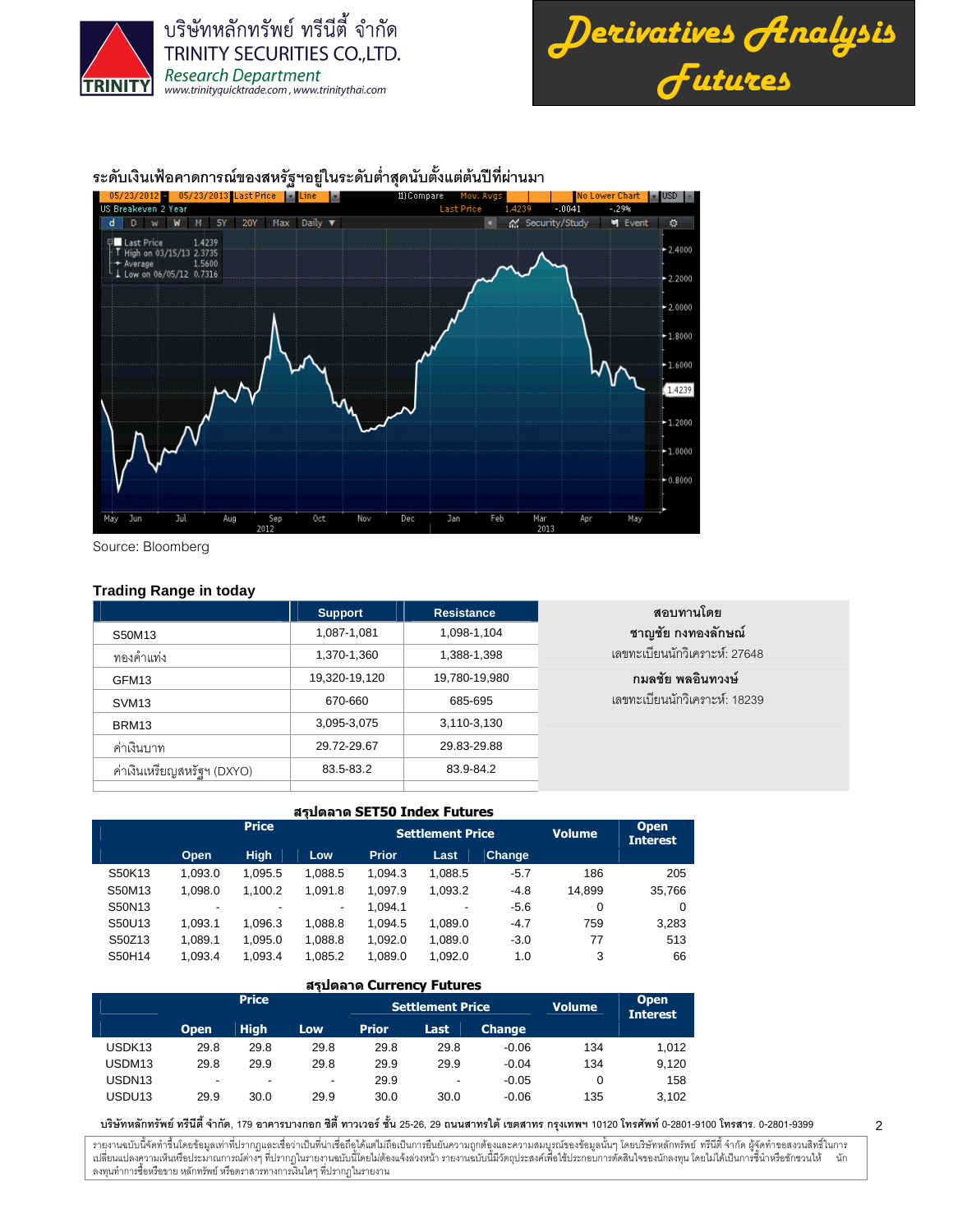

**Gold**

**USD**

บริษัทหลักทรัพย์ ทรีนีตี้ จำกัด **TRINITY SECURITIES CO., LTD. Research Department** www.trinityquicktrade.com, www.trinitythai.com



3

### สรุปยอดซื้อขายสุทธิFutures ตามประเภทนักลงทุน (สัญญา)

|                             |       | <b>Foreign</b> |            |       | <b>Institution</b> |            | Local  |              |            |  |
|-----------------------------|-------|----------------|------------|-------|--------------------|------------|--------|--------------|------------|--|
|                             | Long  | <b>Short</b>   | <b>Net</b> | Long  | <b>Short</b>       | <b>Net</b> | Long   | <b>Short</b> | <b>Net</b> |  |
| <b>SET50 Index Futures</b>  | .550  | .663           | $-113$     | 5.186 | 5.547              | $-361$     | 9.188  | 8.714        | 474        |  |
| <b>Energy Futures</b>       | 21    | 33             | $-12$      |       |                    |            | 124    | 112          | 12         |  |
| <b>Metal Futures</b>        | 1.388 | 1.420          | $-32$      | 6.636 | 5.376              | 1.260      | 3.671  | 4.899        | $-1.228$   |  |
| <b>Single Stock Futures</b> | 1.930 | 879            | 1.051      | 7.371 | 22.547             | $-15.176$  | 34.518 | 20.393       | 14.125     |  |
| <b>Currency Futures</b>     |       | 0              | 0          |       | 109                | $-109$     | 403    | 294          | 109        |  |

#### สรุปตลาด Futures Gold & Silver & Oil Futures

|                                |             | <b>Price</b> |              | <b>Settlement Price</b> |        | <b>Volume</b> | <b>Open</b><br><b>Interest</b> |
|--------------------------------|-------------|--------------|--------------|-------------------------|--------|---------------|--------------------------------|
|                                | <b>High</b> | Low          | <b>Close</b> | <b>Prior</b>            | Change |               |                                |
| <b>Future Bt50</b>             |             |              |              |                         |        |               |                                |
| GFM <sub>13</sub>              | 19.790      | 19,210       | 19,650       | 19,190                  | 430    | 2,430         | 3,120                          |
| GFQ13                          | 19,870      | 19,280       | 19,720       | 19,260                  | 420    | 324           | 2,280                          |
| GFV <sub>13</sub>              | 19,930      | 19,370       | 19,760       | 19,330                  | 430    | 187           | 741                            |
| <b>Future Bt10</b>             |             |              |              |                         |        |               |                                |
| GF10M13                        | 19,790      | 19,200       | 19,640       | 19,190                  | 430    | 6,721         | 5,647                          |
| GF10Q13                        | 19.870      | 19,280       | 19,720       | 19,260                  | 420    | 1,357         | 3,552                          |
| GF10V13                        | 19,940      | 19,350       | 19,780       | 19,340                  | 430    | 676           | 1,460                          |
| SVM <sub>13</sub>              |             |              |              | 677                     |        | $\Omega$      | 20                             |
| SVQ <sub>13</sub>              | ٠           | ٠            | ۰            | 685                     |        | $\mathbf 0$   | 5                              |
| <b>SVV13</b>                   |             |              | ۰            | 711                     |        | $\mathbf 0$   | 0                              |
| <b>Brent Crude Oil Futures</b> |             |              |              |                         |        |               |                                |
| BRM13                          | 3,145       | 3,108        | 3,111        | 3,115                   | $-4$   | 122           | 248                            |
| BRN <sub>13</sub>              | 3,147       | 3,110        | 3,110        | 3,117                   | -7     | 23            | 66                             |
| BRQ13                          |             |              |              | 3,127                   | -4     | $\mathbf 0$   | 1                              |
|                                |             |              |              |                         |        |               |                                |

| SET50  |                           |                     |           |                                                |        |        |                                |                                             |           |                                                                 |
|--------|---------------------------|---------------------|-----------|------------------------------------------------|--------|--------|--------------------------------|---------------------------------------------|-----------|-----------------------------------------------------------------|
|        | <b>Expiration</b><br>date | Days to<br>maturity | <b>Rf</b> | FV of periodic Current Fair future<br>dividend | spot   | price  | <b>Current</b><br>future price | Premium / Discount<br>from fair price (pts) | premium / | <b>Premium / Discount</b><br>discount (%) from spot price (pts) |
| S50K13 | 30-May-13                 | 8                   | 2.71%     | 2.2                                            | 1091.2 | 1089.7 | 1088.6                         | $-1.1$                                      | $-0.1$    | $-2.6$                                                          |
| S50M13 | 27-Jun-13                 | 36                  | 2.71%     | 6.7                                            | 1091.2 | 1087.4 | 1093.1                         | 5.7                                         | 0.5       | 1.9                                                             |
| S50U13 | 27-Sep-13                 | 128                 | 2.71%     | 15.0                                           | 1091.2 | 1086.6 | 1089.8                         | 3.2                                         | 0.3       | $-1.4$                                                          |
| S50Z13 | $30 - Dec - 13$           | 222                 | 2.71%     | 17.0                                           | 1091.2 | 1092.4 | 1089                           | $-3.4$                                      | $-0.3$    | $-2.2$                                                          |

|       | <b>Expiration</b><br>date | Days to | <b>Current</b><br>maturity spot (USD) | Rf    | FX     | Current Fair future<br>price | <b>Current</b><br>future price | <b>Premium / Discount</b><br>from fair price (Bt) | premium /<br>discount (%) |
|-------|---------------------------|---------|---------------------------------------|-------|--------|------------------------------|--------------------------------|---------------------------------------------------|---------------------------|
| GFM13 | 27-Jun-13                 | 36      | 1.374.8                               | 2.74% | 29.773 | 19.509                       | 19.520                         |                                                   | 0.1%                      |
| GFQ13 | 29-Aug-13                 | 99      | 1.374.8                               | 2.76% | 29.773 | 19.602                       | 19.600                         | $-2$                                              | 0.0%                      |
| GFV13 | 29-Oct-13                 | 160     | 1.374.8                               | 2.77% | 29.773 | 19.694                       | 19.680                         | $-14$                                             | $-0.1%$                   |

| <b>Silver</b>     |                   |         |                     |       |           |                            |                |                           |              |
|-------------------|-------------------|---------|---------------------|-------|-----------|----------------------------|----------------|---------------------------|--------------|
|                   | <b>Expiration</b> | Days to | Current             | Rf.   |           | <b>Current</b> Fair future | <b>Current</b> | <b>Premium / Discount</b> | premium /    |
|                   | date              |         | maturity spot (USD) |       | <b>FX</b> | price                      | future price   | from fair price (Bt)      | discount (%) |
| SVM <sub>13</sub> | 27-Jun-13         | 36      | 22.425              | 2.74% | 29.773    | 669                        | 656            | $-13$                     | $-2.0\%$     |
| SVQ <sub>13</sub> | 29-Aug-13         | 99      | 22.425              | 2.76% | 29.773    | 673                        | 720            | 47                        | 7.0%         |
| <b>SVV13</b>      | 29-Oct-13         | 160     | 22.425              | 2.77% | 29.773    | 676                        | 730            | 54                        | 8.0%         |

| <b>Brent</b>      |                           |         |                                |           |           |                                     |                         |                                                   |                           |
|-------------------|---------------------------|---------|--------------------------------|-----------|-----------|-------------------------------------|-------------------------|---------------------------------------------------|---------------------------|
|                   | <b>Expiration</b><br>date | Days to | Current<br>maturity spot (USD) | <b>Rf</b> | <b>FX</b> | <b>Current</b> Fair future<br>price | Current<br>future price | <b>Premium / Discount</b><br>from fair price (Bt) | premium /<br>discount (%) |
| BRM13             | 14-Jun-13                 | 23      | 103.57                         | 2.74%     | 29.773    | 3.089                               | 3.100                   |                                                   | 0.4%                      |
| BRN <sub>13</sub> | $15 -$ Jul-13             | 54      | 103.57                         | 2.74%     | 29.773    | 3.096                               | 3.113                   | 17                                                | 0.5%                      |
| BRQ13             | 15-Aug-13                 | 85      | 103.57                         | 2.76%     | 29.773    | 3.103                               |                         | $-3.103$                                          | $-100.0\%$                |

| ---                |                           |          |                    |              |       |                             |                                |                                                   |                             |
|--------------------|---------------------------|----------|--------------------|--------------|-------|-----------------------------|--------------------------------|---------------------------------------------------|-----------------------------|
|                    | <b>Expiration</b><br>date | maturity | Days to Current FX | <b>TH1YY</b> | US1YY | <b>Fair future</b><br>price | <b>Current</b><br>future price | <b>Premium / Discount</b><br>from fair price (Bt) | . premium /<br>discount (%) |
| USDK <sub>13</sub> | 30-May-13                 |          | 29.773             | 2.74%        | 0.04% | 29.79                       | 29.24                          | -0.55                                             | $-1.8%$                     |
| USDM13             | 30-Jun-13                 | 39       | 29.773             | 2.74%        | 0.04% | 29.86                       | 29.78                          | $-0.08$                                           | $-0.3%$                     |
| USDM <sub>13</sub> | $31 -$ Jul-13             | 70       | 29.773             | 2.76%        | 0.07% | 29.93                       | 29.85                          | $-0.08$                                           | $-0.3%$                     |

\* In computing fair future price of oil, gold, and silver we disregard storage cost & convenience yield for simplicity reason

บริษัทหลักทรัพย์ ทรีนีตี้ จำกัด, 179 อาคารบางกอก ซิตี้ ทาวเวอร์ ชั้น 25-26, 29 ถนนสาทรได้ เขตสาร กรุงเทพฯ 10120 โทรศัพท์ 0-2801-9399 คำสาร. 0-2801-9399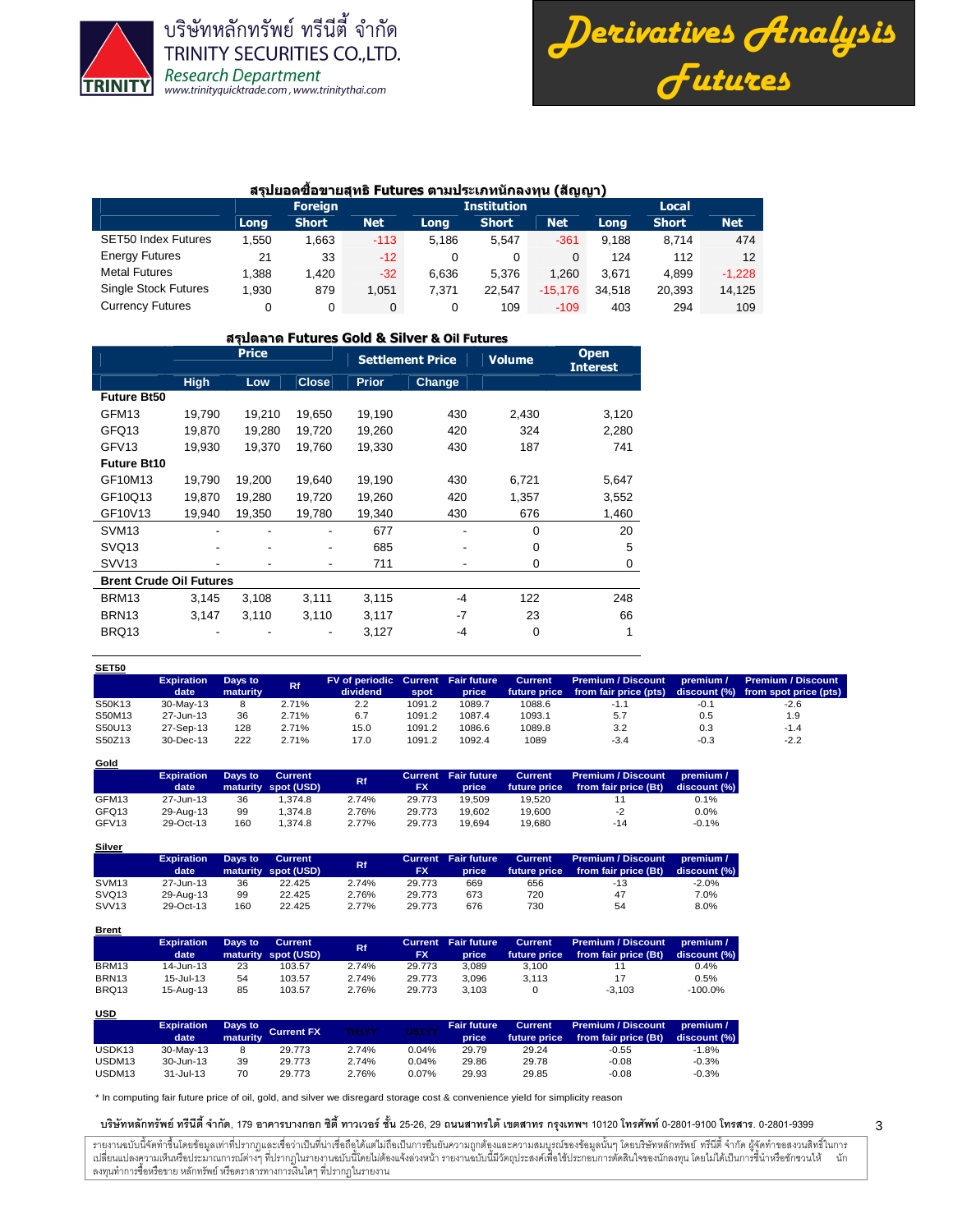

บริษัทหลักทรัพย์ ทรีนีตี้ จำกัด **TRINITY SECURITIES CO., LTD.** Research Department<br>www.trinityquicktrade.com, www.trinitythai.com



#### **Fair gold spot price**

|                |       | Gold spot (USD/oz) |        |        |        |        |        |        |        |        |        |        |  |  |
|----------------|-------|--------------------|--------|--------|--------|--------|--------|--------|--------|--------|--------|--------|--|--|
|                |       | 1,328              | 1,338  | 1,348  | 1,358  | 1,368  | 1,378  | 1,388  | 1,398  | 1,408  | 1,418  | 1,428  |  |  |
|                | 29.52 | 18,630             | 18,069 | 17.648 | 17,367 | 17,227 | 17.227 | 17,367 | 17.648 | 18,069 | 18,630 | 19,332 |  |  |
|                | 29.57 | 18,504             | 17.947 | 17,529 | 17,250 | 17,110 | 17.110 | 17,250 | 17,529 | 17,947 | 18,504 | 19,201 |  |  |
|                | 29.62 | 18.410             | 17,855 | 17,439 | 17,162 | 17,023 | 17,023 | 17,162 | 17,439 | 17,855 | 18,410 | 19,103 |  |  |
|                | 29.67 | 18.346             | 17.794 | 17,379 | 17,103 | 16,964 | 16.964 | 17,103 | 17,379 | 17,794 | 18,346 | 19,037 |  |  |
|                | 29.72 | 18,315             | 17,763 | 17,349 | 17,073 | 16,935 | 16,935 | 17,073 | 17,349 | 17,763 | 18,315 | 19,005 |  |  |
| <b>THB/USD</b> | 29.77 | 18.315             | 17,763 | 17,349 | 17,073 | 16,935 | 16,935 | 17,073 | 17,349 | 17,763 | 18,315 | 19,005 |  |  |
|                | 29.82 | 18,346             | 17,794 | 17,379 | 17,103 | 16,964 | 16,964 | 17,103 | 17,379 | 17,794 | 18,346 | 19,037 |  |  |
|                | 29.87 | 18.410             | 17.855 | 17.439 | 17,162 | 17,023 | 17.023 | 17.162 | 17.439 | 17,855 | 18.410 | 19,103 |  |  |
|                | 29.92 | 18.504             | 17.947 | 17.529 | 17.250 | 17,110 | 17.110 | 17.250 | 17.529 | 17.947 | 18.504 | 19,201 |  |  |
|                | 29.97 | 18.630             | 18.069 | 17.648 | 17,367 | 17,227 | 17.227 | 17.367 | 17.648 | 18,069 | 18.630 | 19,332 |  |  |
|                | 30.02 | 18,788             | 18,222 | 17,798 | 17,514 | 17,373 | 17,373 | 17,514 | 17,798 | 18,222 | 18,788 | 19,496 |  |  |
|                |       |                    |        |        |        |        |        |        |        |        |        |        |  |  |

## **Fair silver spot price**

|                |              | Silver spot (USD/oz) |      |      |      |      |      |      |      |      |      |      |  |  |
|----------------|--------------|----------------------|------|------|------|------|------|------|------|------|------|------|--|--|
|                |              | 19.9                 | 20.4 | 20.9 | 21.4 | 21.9 | 22.4 | 22.9 | 23.4 | 23.9 | 24.4 | 24.9 |  |  |
|                | 29.52        | 588                  | 529  | 485  | 455  | 441  | 441  | 455  | 485  | 529  | 588  | 662  |  |  |
|                | 29.57        | 589                  | 530  | 486  | 456  | 441  | 441  | 456  | 486  | 530  | 589  | 663  |  |  |
|                | 29.62        | 590                  | 531  | 487  | 457  | 442  | 442  | 457  | 487  | 531  | 590  | 664  |  |  |
|                | 29.67        | 591                  | 532  | 487  | 458  | 443  | 443  | 458  | 487  | 532  | 591  | 665  |  |  |
|                | 29.72        | 592                  | 533  | 488  | 458  | 444  | 444  | 458  | 488  | 533  | 592  | 667  |  |  |
| <b>THB/USD</b> | <b>29.77</b> | 593                  | 534  | 489  | 459  | 444  | 444  | 459  | 489  | 534  | 593  | 668  |  |  |
|                | 29.82        | 594                  | 535  | 490  | 460  | 445  | 445  | 460  | 490  | 535  | 594  | 669  |  |  |
|                | 29.87        | 595                  | 535  | 491  | 461  | 446  | 446  | 461  | 491  | 535  | 595  | 670  |  |  |
|                | 29.92        | 596                  | 536  | 491  | 462  | 447  | 447  | 462  | 491  | 536  | 596  | 671  |  |  |
|                | 29.97        | 597                  | 537  | 492  | 462  | 447  | 447  | 462  | 492  | 537  | 597  | 672  |  |  |
|                | 30.02        | 598                  | 538  | 493  | 463  | 448  | 448  | 463  | 493  | 538  | 598  | 673  |  |  |

## **Fair Brent spot price**

|                |       | Brent spot (USD/bbl) |       |       |       |       |       |       |       |       |       |       |
|----------------|-------|----------------------|-------|-------|-------|-------|-------|-------|-------|-------|-------|-------|
|                |       | 94                   | 96    | 98    | 100   | 102   | 104   | 106   | 108   | 110   | 112   | 114   |
|                | 29.52 | 2,762                | 2,526 | 2,349 | 2,231 | 2,172 | 2,172 | 2,231 | 2,349 | 2,526 | 2,762 | 3,058 |
|                | 29.57 | 2.767                | 2,531 | 2,353 | 2,235 | 2,176 | 2,176 | 2,235 | 2,353 | 2,531 | 2,767 | 3,063 |
|                | 29.62 | 2,772                | 2,535 | 2,357 | 2,239 | 2,179 | 2,179 | 2,239 | 2,357 | 2,535 | 2,772 | 3,068 |
|                | 29.67 | 2.777                | 2,539 | 2,361 | 2,242 | 2,183 | 2,183 | 2,242 | 2,361 | 2,539 | 2,777 | 3,073 |
|                | 29.72 | 2.781                | 2,543 | 2,365 | 2,246 | 2,187 | 2,187 | 2,246 | 2,365 | 2,543 | 2,781 | 3,078 |
| <b>THB/USD</b> | 29.77 | 2.786                | 2.548 | 2,369 | 2,250 | 2.190 | 2,190 | 2.250 | 2.369 | 2,548 | 2.786 | 3,084 |
|                | 29.82 | 2,791                | 2,552 | 2,373 | 2,254 | 2,194 | 2,194 | 2,254 | 2,373 | 2,552 | 2,791 | 3,089 |
|                | 29.87 | 2,795                | 2,556 | 2,377 | 2,258 | 2,198 | 2,198 | 2,258 | 2.377 | 2,556 | 2,795 | 3,094 |
|                | 29.92 | 2,800                | 2,561 | 2,381 | 2,261 | 2,201 | 2.201 | 2,261 | 2,381 | 2,561 | 2,800 | 3,099 |
|                | 29.97 | 2,805                | 2,565 | 2,385 | 2,265 | 2,205 | 2.205 | 2,265 | 2,385 | 2,565 | 2,805 | 3,104 |
|                | 30.02 | 2,809                | 2,569 | 2,389 | 2,269 | 2,209 | 2.209 | 2,269 | 2,389 | 2,569 | 2,809 | 3,109 |

#### บริษัทหลักทรัพย์ ทรีนีตี้ จำกัด, 179 อาคารบางกอก ซิตี้ ทาวเวอร์ ชั้น 25-26, 29 ถนนสาทรได้ เขตสาร กรุงเทพฯ 10120 โทรศัพท์ 0-2801-9399 คำสาร. 0-2801-9399